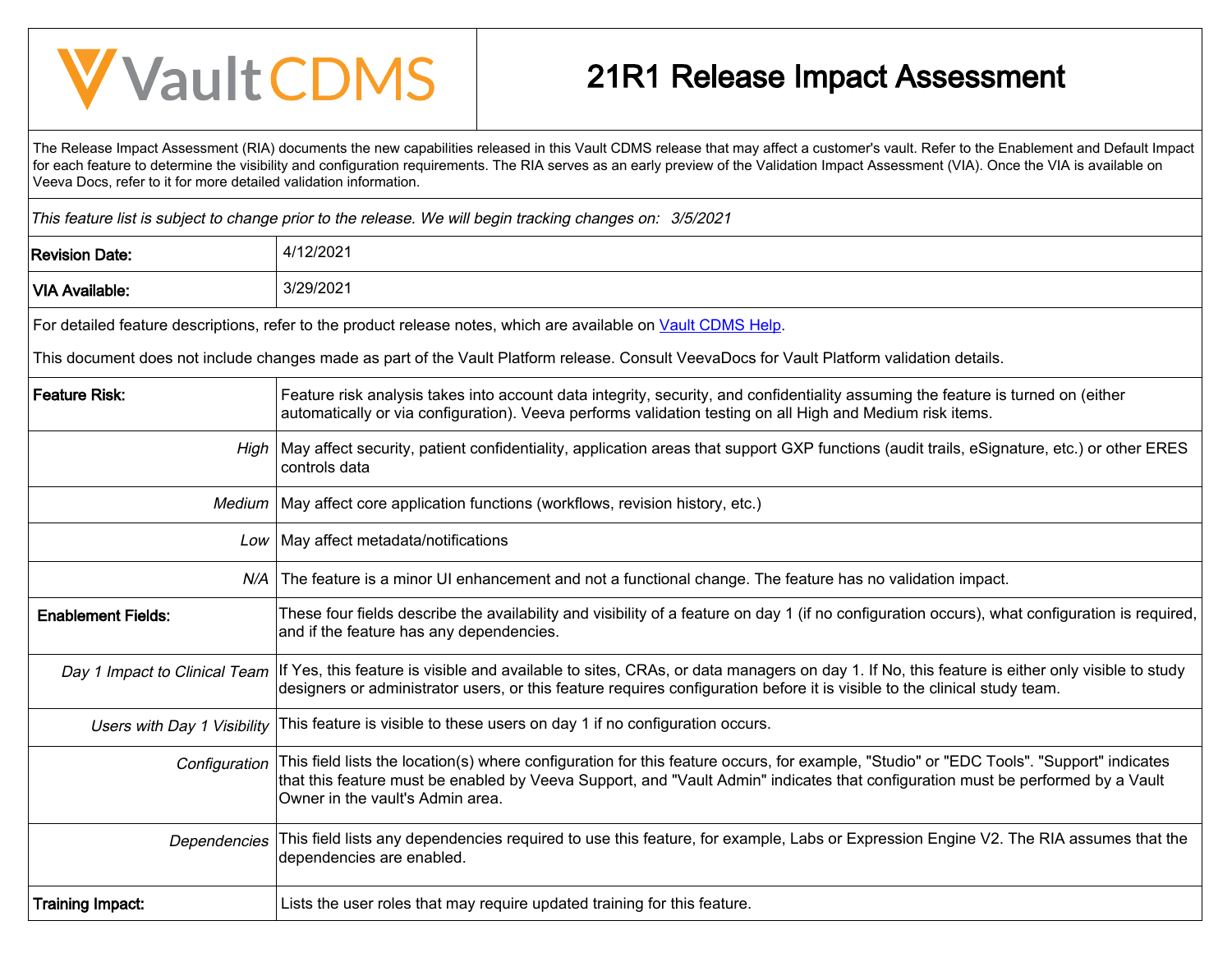| Day 1 Impact to<br><b>Clinical Team</b> | Name                                                       | Application | Users with Day 1<br><b>Visibility</b>           | Configuration | Dependencies | <b>GxP Risk</b> | <b>Description</b>                                                                                                                                                                                                                                                                                                                                                                                                                                                                                  | <b>Training Impact</b>                                                        |
|-----------------------------------------|------------------------------------------------------------|-------------|-------------------------------------------------|---------------|--------------|-----------------|-----------------------------------------------------------------------------------------------------------------------------------------------------------------------------------------------------------------------------------------------------------------------------------------------------------------------------------------------------------------------------------------------------------------------------------------------------------------------------------------------------|-------------------------------------------------------------------------------|
| Yes                                     | Additional<br>Columns for<br>DateTime Items<br>in Extracts | Coder, EDC  | CRAs, Study<br>Administrators,<br>Data Managers |               |              | Low             | The Core Listings, Data and Definition<br>Export, and Study Data Extracts job<br>outputs now show the entered<br>datetime in the Site's timezone, UTC<br>timezone, and the timezone of the user<br>who ran the job, all in ISO format yyyy-<br>MM-dd HH:mm:ss.                                                                                                                                                                                                                                      | <b>Clinical Research</b><br>Associate, Data<br>Manager, Lead<br>Data Manager  |
| Yes                                     | Data Entry<br>General<br>Enhancements                      | <b>EDC</b>  | <b>Sites</b>                                    |               |              | Low             | The Casebook Schedule panel of the<br>Data Entry user interface no longer<br>performs a full reload of the Schedule<br>each time a Form or Event status<br>updates. Vault updates the status<br>icons as users enter data, but the<br>scroll position remains the same.<br>Additionally, the Expand All<br>Events/Collapse All Events setting is<br>now sticky, so that once a user<br>expands or collapses the schedule,<br>Vault maintains the selection across<br>pages, until the session ends. | Investigator, Sub<br>Investigator,<br><b>Clinical Research</b><br>Coordinator |
| Yes                                     | <b>Group Querying</b>                                      | Coder       | Coders                                          |               |              | Medium          | Coders can now stay in Group mode<br>to query sites. There is also an option<br>to expand the Grouping criteria to<br>include Query Status.                                                                                                                                                                                                                                                                                                                                                         | Clinical Coder,<br><b>Clinical Coder</b><br>Administrator                     |
| Yes                                     | Jobs<br>Enhancements                                       | <b>EDC</b>  | CRAs, Study<br>Administrators,<br>Data Managers |               |              | Low             | Users may now cancel certain in<br>progress jobs. The output and log files Associate, Data<br>from jobs are now available from 6<br>months after job completion, instead of Data Manager<br>the 15 days.                                                                                                                                                                                                                                                                                            | <b>Clinical Research</b><br>Manager, Lead                                     |
| Yes                                     | Listings UI<br>Improvements                                | <b>CDB</b>  | <b>CDB Users</b>                                |               |              | Low             | Workbench users can now search and Lead Data<br>filter within the Listings page's four<br>tabs to more easily locate listings of<br>interest. They can also use the new<br>View CQL action on individual listings<br>to view the CQL statement without<br>opening the listing.                                                                                                                                                                                                                      | Manager, Data<br>Manager                                                      |
| Yes                                     | Pending Lab<br><b>Location Count</b>                       | <b>EDC</b>  | Data Managers                                   |               | Labs         | Low             | The Pending Lab Locations tab now<br>has a number indicator to show how<br>many Lab Locations are pending for<br>approval.                                                                                                                                                                                                                                                                                                                                                                          | Lab Data Manager                                                              |
| Yes                                     | Recalculate Age                                            | <b>EDC</b>  | Sites                                           |               | Labs         | Medium          | Users can recalculate a subject's age<br>based upon the Lab Collection Date<br>and the Birth Date or Birth Year item<br>by clicking a button.                                                                                                                                                                                                                                                                                                                                                       | <b>Clinical Research</b><br>Coordinator,<br>Investigator, Sub<br>Investigator |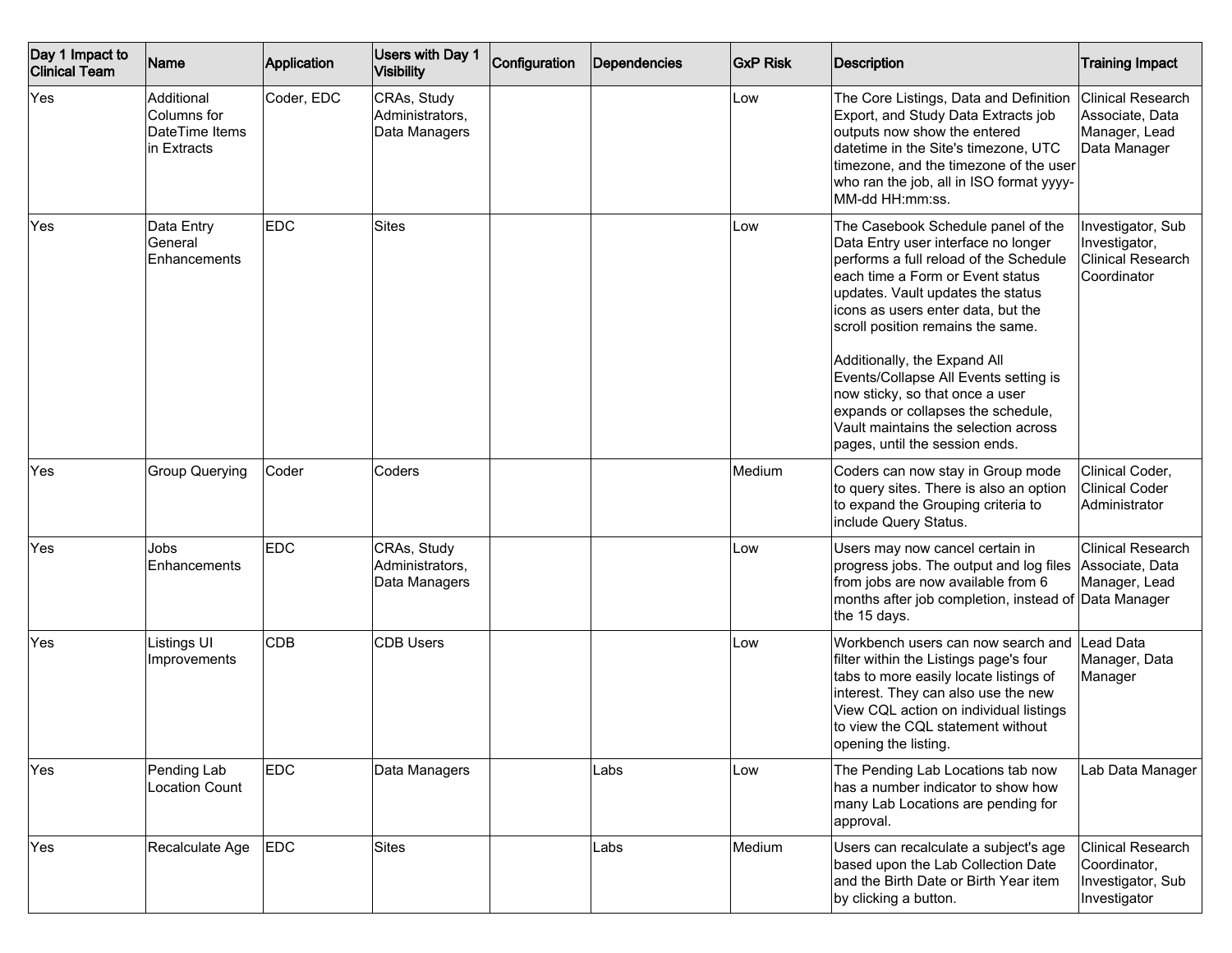| Yes        | Search & Filter for EDC<br>Randomization<br>Lists         | (Randomization) Managers, Data         | Randomization<br>Managers |              | Randomization | Low    | This enhancement allows users to filter Randomization<br>their randomization lists and devices<br>and kits by Subject Status, Site, Strata<br>Group, Randomization Status, and<br>more, as well as search for individual<br>list items.                                                                                                                                 | Manager                                                                          |
|------------|-----------------------------------------------------------|----------------------------------------|---------------------------|--------------|---------------|--------|-------------------------------------------------------------------------------------------------------------------------------------------------------------------------------------------------------------------------------------------------------------------------------------------------------------------------------------------------------------------------|----------------------------------------------------------------------------------|
| <b>Yes</b> | Union Behavior<br>Changes                                 | <b>CDB</b>                             | <b>CDB Users</b>          |              |               | N/A    | The default behavior for UNION is the<br>same as UNION ALL, which returns all Lead Data<br>rows to all results from queries in the<br>lunion. We then added the UNION<br>DISTINCT function, which returns the<br>results from queries in the union with<br>duplicates removed.                                                                                          | Data Manager,<br>Manager                                                         |
| No         | Access Data from EDC<br><b>Linked Forms</b><br>with Rules |                                        | <b>Study Designers</b>    |              |               | Medium | Study designers may now use<br>identifiers for Forms connected to the<br>rule's Form by a Form Link, for<br>example, a linked Concomitant<br>Medication form from an Adverse<br>Events form.                                                                                                                                                                            | <b>Study Designer</b>                                                            |
| lNo        | <b>Coder Approval</b><br>Workflow                         | Coder                                  | Coder<br>Administrators   | Coder Tools  |               | High   | Coder Administrators can enable the<br>Approval Workflow to have Coder<br>Managers review the coding of less<br>experienced Coders. When enabled,<br>all manually coded Code Requests<br>must be approved.                                                                                                                                                              | Clinical Coder,<br>Clinical Coder<br>Administrator,<br>Clinical Coder<br>Manager |
| <b>No</b>  | Emergency<br>Unmasking<br>Report                          | <b>EDC</b><br>(Randomization)          | Data Managers             |              | Randomization | Low    | The Emergency Unmasking Report<br>lists all instances where a user<br>performed an unmasking on a subject<br>in a masked study. The report also<br>shows the user who performed the<br>unmasking and the date and time the<br>masking was performed.                                                                                                                    | Randomization<br>Manager                                                         |
| No         | Enhanced<br>Security for CDB                              | CDB, EDC                               | lUser<br>Administrators   | System Tools |               | High   | With this release, we introduced<br>several new permissions to allow more Manager, User<br>granular access control for the CDB<br>application. We also added a new<br>standard role, CDB Data Provider.<br>These new permissions aren't<br>automatically added to custom roles.<br>You must update your custom roles for<br>those users to be able to use<br>Workbench. | Lead Data<br>Administrator                                                       |
| No         | Export<br>Randomization<br>Lists                          | <b>EDC</b><br>(Randomization) Managers | Randomization             |              | Randomization | Medium | Randomization managers may now<br>export their randomizations lists as<br>CSV files.                                                                                                                                                                                                                                                                                    | Randomization<br>Manager                                                         |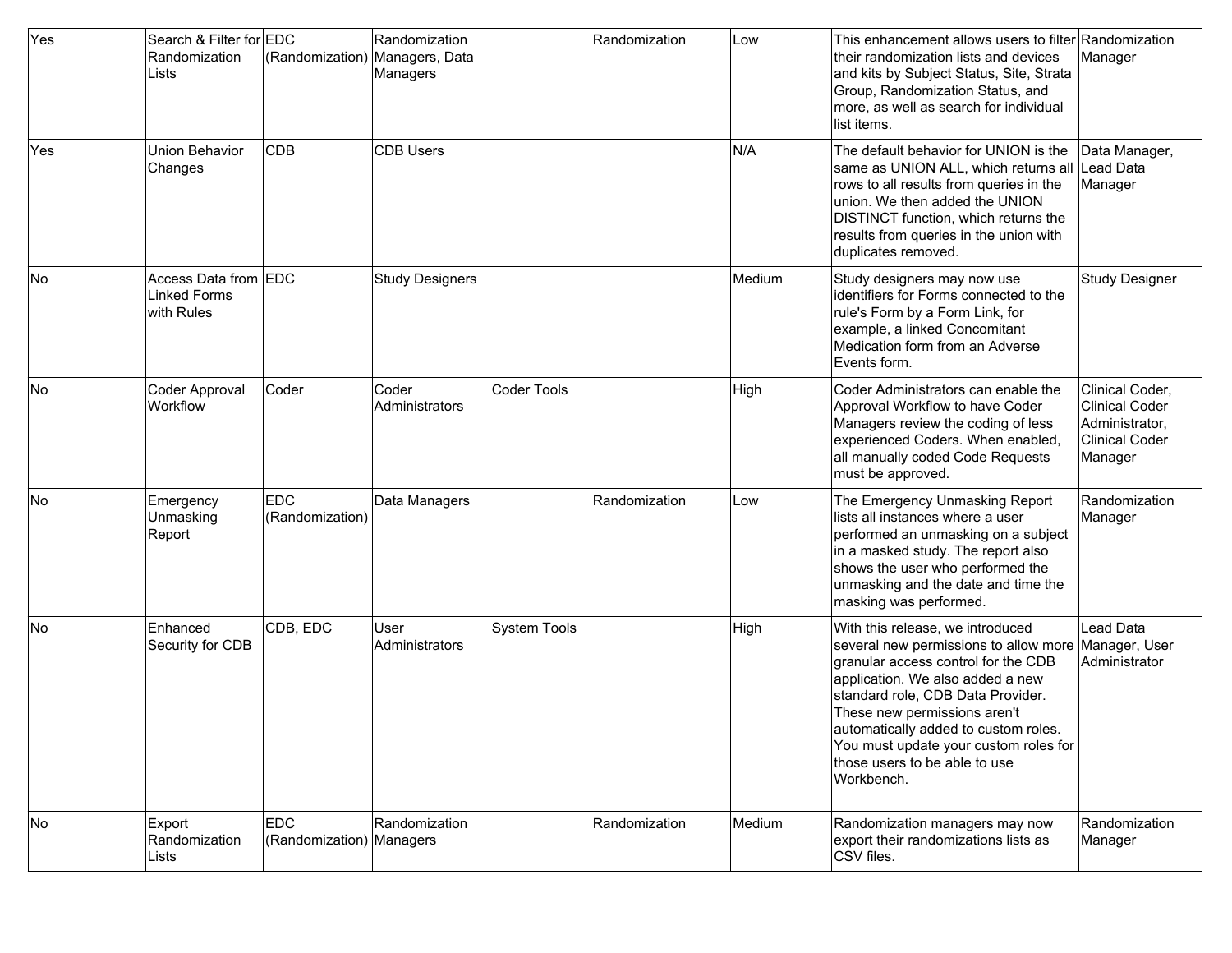| No | Library<br>Collections                       | <b>EDC</b> | Study Designers,<br>Librarians |                            |                                                 | Medium | From the Library, librarians can create Study Designer,<br>a new type of Study called a<br>Collection. A collection allows an<br>organization to manage a set of<br>standards isolated from other Studies<br>and only editable by a user with the<br>CDMS Librarian role.            | Librarian                                                                                              |
|----|----------------------------------------------|------------|--------------------------------|----------------------------|-------------------------------------------------|--------|--------------------------------------------------------------------------------------------------------------------------------------------------------------------------------------------------------------------------------------------------------------------------------------|--------------------------------------------------------------------------------------------------------|
| No | Library Report                               | <b>EDC</b> | Librarians, Study<br>Designers |                            |                                                 | Medium | Users can generate a Library Report to Librarian, Study<br>track which study design components<br>were reused across which studies.                                                                                                                                                  | Designer                                                                                               |
| No | <b>Preferred Base</b><br>for Extracts        | Coder, EDC | Coder<br>Administrators        | <b>Coder Tools</b>         |                                                 | Medium | Coder Administrators can now have<br>the system store Preferred Base and<br>have it listed in all listings and extracts, Lead Data<br>including Core Listings, the Data and<br>Definition Extract, the Code Request<br>Extract, and Vault Reports.                                   | <b>Clinical Coder</b><br>Administrator,<br>Manager                                                     |
| No | Procedure<br>Notifications for<br>Vault CTMS | <b>EDC</b> | Study<br>Administrators        | <b>EDC Tools</b>           | Your organization<br>must have a CTMS<br>vault. | Medium | Lead data managers can use the new<br>Integration Configuration area of EDC<br>Tools to set up the Procedures<br>integration with Vault CTMS, which<br>sends a notification to CTMS when a<br>procedure form is submitted by a data<br>entry user in CDMS.                           | Lead Data<br>Manager                                                                                   |
| No | Protocol<br>Deviations                       | <b>EDC</b> | <b>Study Designers</b>         | Studio                     |                                                 | High   | Organizations can track protocol<br>deviations from within Vault CDMS.<br>Studies can use the Create Protocol<br>Deviation rule action to create protocol<br>deviations programmatically, or<br>monitoring users can create protocol<br>deviations manually from the Review<br>ltab. | <b>Clinical Research</b><br>Associate, Data<br>Manager, Lead<br>Data Manager,<br><b>Study Designer</b> |
| No | Rules<br>Enhancements                        | <b>EDC</b> | <b>Study Designers</b>         |                            |                                                 | Medium | With this release, we made the<br>following enhancements to rules:<br>Study designers may add multiple<br>Event Groups to the schedule with a<br>single Add Event Group rule.<br>Date comparison rules may now<br>specify that two dates or datetimes<br>must be equal.              | <b>Study Designer</b>                                                                                  |
| No | Safety Link                                  | <b>EDC</b> | Study<br>Administrators        | EDC Tools,<br>System Tools |                                                 | Medium | Safety Link is an integration between<br>Vault CDMS and any Safety System,<br>including Vault Safety. Enabling this<br>integration automates the reporting of<br>any serious adverse events (SAE) and<br>related form data collected in Vault<br>CDMS to the Safety System.          | Vault<br>Administrator,<br>Safety<br>Administrator                                                     |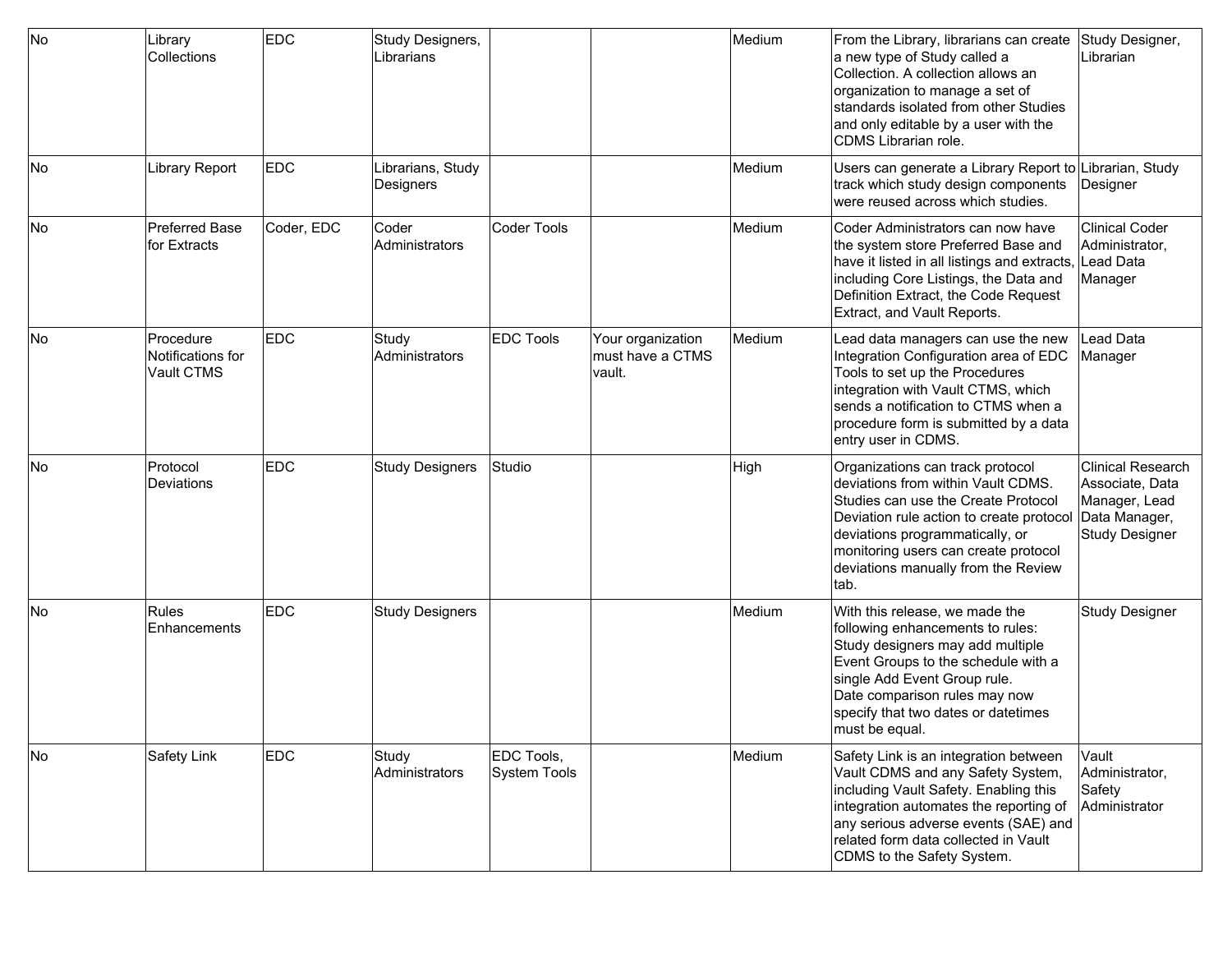| <b>No</b> | Select All Forms<br>for Batch<br>Upversioning | Coder      | Coder<br>Administrators |                                              | Low  | Users may now select more than<br>twenty forms to batch upversion using<br>lthe new "Select All Forms on All<br>Pages" option, instead of upversioning<br>Forms in groups of twenty.                                                                           | Clinical Coder,<br>Clinical Coder<br>Administrator,<br><b>Clinical Coder</b><br>Manager |
|-----------|-----------------------------------------------|------------|-------------------------|----------------------------------------------|------|----------------------------------------------------------------------------------------------------------------------------------------------------------------------------------------------------------------------------------------------------------------|-----------------------------------------------------------------------------------------|
| <b>No</b> | SSO<br>Authentication for<br>leSignature      | <b>EDC</b> | Sites                   | SSO must be<br>configured for your<br>vault. | High | With this release, Vault CDMS<br>supports authenticating with a Single<br>Sign-On (SSO) Provider while<br>performing CDMS-specific activities<br>that prompt users to authenticate after<br>logging in.                                                        | Investigator, Lead<br>Data Manager                                                      |
| <b>No</b> | Study Data<br>Extracts                        | Coder, EDC | Study<br>Administrators |                                              | Low  | The 1:1 Study Data Extract job allows<br>Data Managers to extract and<br>download study execution data.                                                                                                                                                        | Lead Data<br>Manager                                                                    |
| No        | Vault-level User<br>Management                | <b>EDC</b> | Study<br>Administrators |                                              | High | User administrators may now manage<br>user accounts and assign study roles<br>from a single location in Tools ><br>System Tools > Users. Previously,<br>these tasks were performed in Tools ><br><b>EDC Tools &gt; Users and Admin &gt;</b><br>Users & Groups. | Lead Data<br>Manager, User<br>Administrator,<br><b>Vault Administrator</b>              |